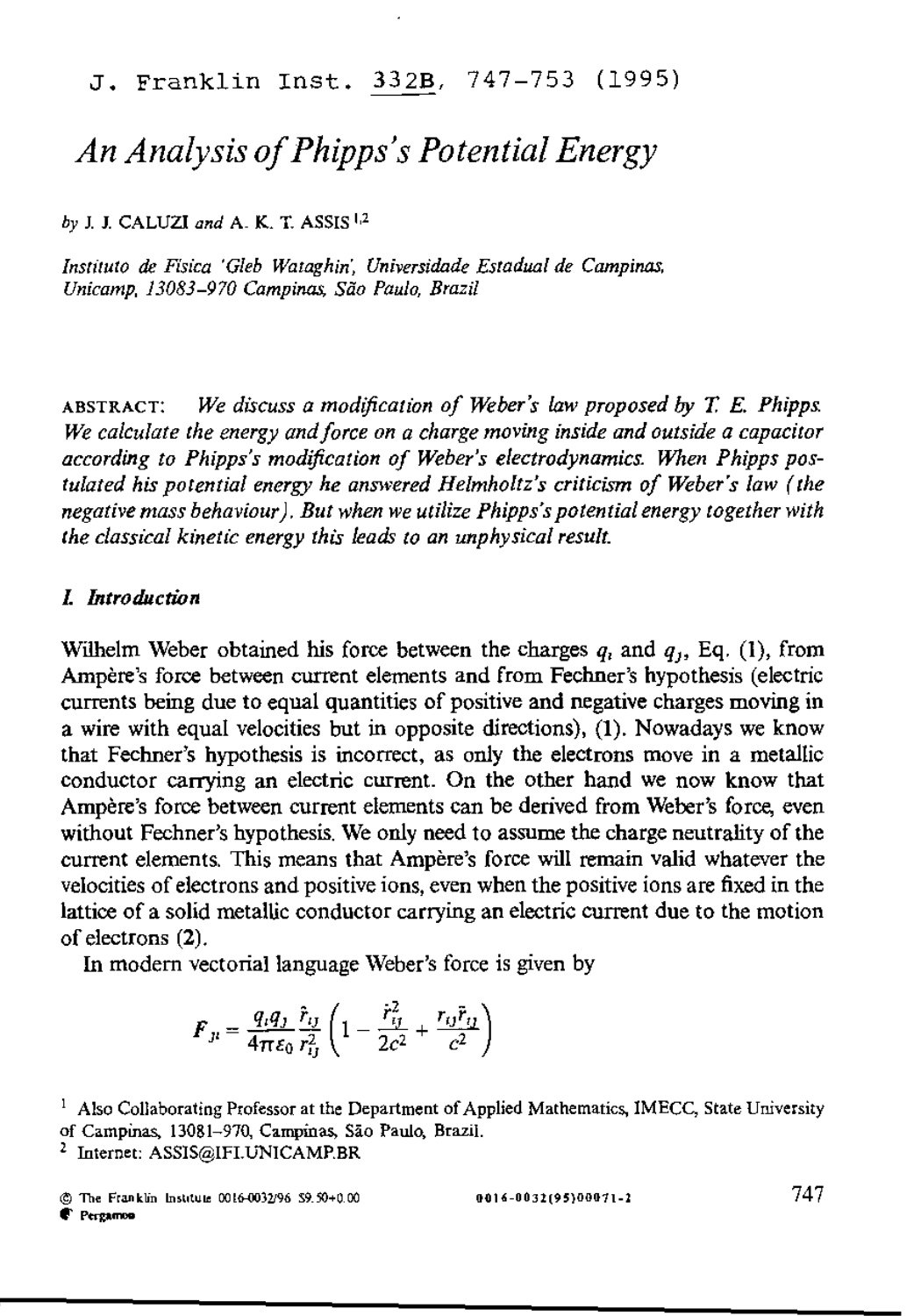

FIG. 1. Geometry of the problem.

$$
= \frac{q_i q_j}{4\pi \varepsilon_0} \frac{\hat{r}_{ij}}{r_{ij}^2} \left[ 1 + \frac{v_{ij} \cdot v_{ij}}{c^2} - \frac{3}{2} \frac{(\hat{r}_{ij} \cdot v_{ij})^2}{c^2} + \frac{r_{ij} \cdot a_{ij}}{c^2} \right].
$$
 (1)

In this expression,  $F_{ij}$  is the force exerted by  $q_j$  on  $q_i$ ,  $r_{ij} \equiv r_j - r_j$ ,  $r_{ij} \equiv |r_{ij}|$ ,  $\hat{r}_{ij} \equiv$  $r_{ij}/r_{ij}$ ,  $v_{ij} \equiv dr_{ij}/dt$ ,  $a_{ij} \equiv dr_{ij}/dt$ ,  $\dot{r}_{ij} \equiv dr_{ij}/dt$ ,  $\ddot{r}_{ij} \equiv d^2r_{ij}/dt^2$ ,  $\varepsilon_0 = 8.85 \times 10^{-12}$  F/m is the vacuum permittivity, and *c* is the ratio of electromagnetic and electrostatic units of charge, which has the same value as the velocity of light in vacuum, namely,  $c = 2.998 \times 10^8$  m/s.

This force can be derived from a velocity dependent potential energy given by Weber, namely,

$$
U = \frac{q_i q_j}{4\pi\epsilon_0} \frac{1}{r_{ij}} \left( 1 - \frac{\dot{r}_{ij}^2}{2c^2} \right) . \tag{2}
$$

In our previous work (3), we utilized these equations to study the motion of a charged particle moving orthogonally to the plates of an ideal capacitor with surface charge densities  $\pm \sigma$  on the plates situated at  $\pm z_0$  (Fig. 1).

\Vhen we integrated these equations on both plates for Weber's law (supposing an ideal capacitor with infinite plates) and added the classical kinetic energy, we obtained some interesting results. Weber's model coupled to Newtonian mechanics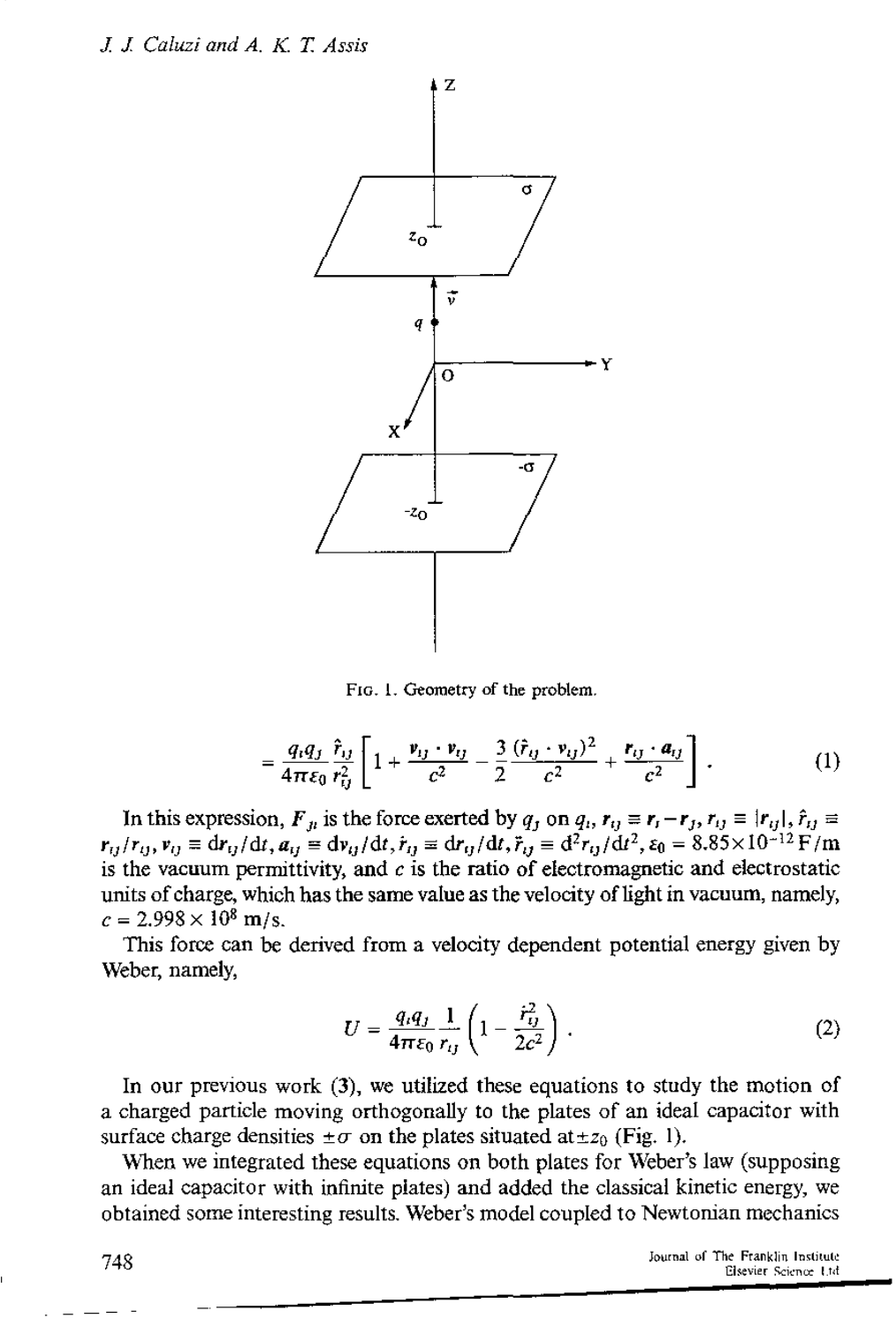indicates (3) (l) a net force on the test charge outside the ideal capacitor whenever the test charge is accelerated by other bodies, (2) the test charge would move as if it had an effective inertial mass given by

$$
m_{ei} = m + \frac{q\varphi(z)}{c^2} \,, \tag{3}
$$

where m is the rest mass of the test particle, q its charge and  $\varphi(z)$  is the classical electrostatic potential where the test charge is located (choosing  $\varphi(z = 0) = 0$ , so that  $\varphi(z) = \overline{\sigma z/\varepsilon_0}$  for  $-z_0 < z < z_0$ ; and  $\varphi(z \leq -z_0) = -\sigma z_0/\varepsilon_0$ ; and  $\varphi(z \geq z_0) =$  $\sigma_{Z_0}/\varepsilon_0$ ; and (3) the velocity goes to infinity inside the capacitor when the effective inertial mass goes to zero. When the test particle is an electron this will happen whenever the voltage in the capacitor is larger than 1 MY.

On the other hand Weber's electrodynamics has many positive properties. It is simple, it obeys the laws of conservation of linear and angular momentum, and it can be derived from a velocity dependent potential energy. Therefore, it is consistent with the principle of conservation of energy. Moreover, Weber's force depends only on the separation of the two charges and its time derivatives. These aspects and some experimental results led some authors to propose some modifications on Weber's law (2,4-10). Here we analyze Phipps's proposal, (9), in the situation studied in our previous work (3).

As in our previous paper, we will restrict our analysis to the speed of a charge moving inside a capacitor. We consider here the modification, proposed by Phipps, to Weber's potential energy together with the classical kinetic energy. The correct Lagrangian describing Phipps's interaction has been obtained recently by Bueno, (11).

The importance of this problem is the following: Weber's electrodynamics is a powerful model describing the interaction between point charges. When there is no motion between the charges we recover Coulomb's force and Gauss's law (the first of Maxwell's equations). From Weber's law we derive Ampere's force between current elements, from which Maxwell derived  $\nabla \cdot \mathbf{B} = 0$  and "Ampere's circuital law" (two other of Maxwell's equations). Weber himself derived Faraday's law of induction from his force. For a proof and discussion of all these facts, see (1). However, we have shown that Weber's electrodynamics together with Newton's mechanics ( $\vec{F}$  = *ma* or  $T = mv^2/2$ ) yields charges moving at velocities larger than the velocity of light,  $c$  (3). To overcome this limitation and preserve all positive aspects of Weber's electrodynamics we can modify Newtonian mechanics or Weber's electrodynamics for velocities close to  $c$ . In this paper we analyse this last possibility working with Phipps's potential energy, which reduces to Weber's one at second order in *vic.*  The relevance of Phipps's potential energy is that it overcame Helmholtz's criticism against Weber's electrodynamics, namely, the negative mass behaviour (9). This shows that it is worthwhile analysing Phipps's model in other contexts. This is the aim of the present work.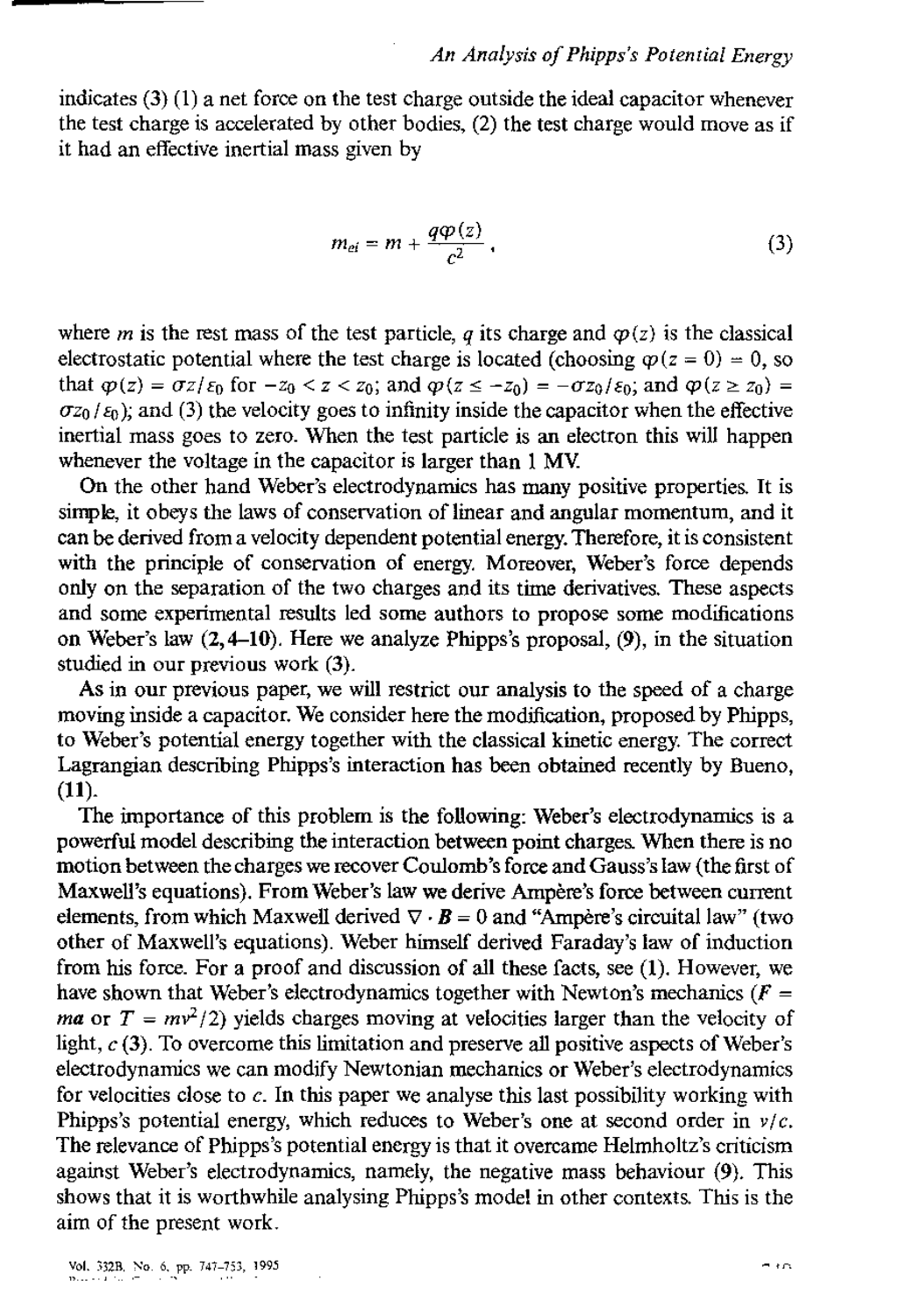# *II. Phipps's Modification of Weber's Potential Energy and the Motion of a Charge Inside and Outside a Capacitor*

According to Phipps, the factor  $1/2$  in Eq. (2) is highly suggestive. Consequently, he proposed the following postulate (9). The electromagnetic potential energy of two point charges q<sub>i</sub> and q<sub>1</sub>, with relative velocity  $\dot{r}_{ij} = dr_{ij}/dt$ , is given by

$$
U_P = \frac{q_i q_j}{4\pi\epsilon_0} \frac{1}{r_{ij}} \left( 1 - \frac{\dot{r}_{ij}^2}{c^2} \right)^{1/2} . \tag{4}
$$

Expanding this potential energy up to second order in  $\dot{r}_{ij}/c$  yields Weber's potential energy, given by (2). Therefore Phipps's proposition is a modification of Weber's expression, which will only be relevant for high relative velocity  $r_{ij}$ ,

The interaction energy of a charge *q* moving along the *z* axis  $(r = z\hat{z}, v = v\hat{z})$ and  $a = a\hat{z}$ ) in the situation described by Fig. 1 is obtained by integrating Eq. (4) for both plates. Supposing an ideal capacitor (with fixed charges in both plates whatever the motion of *q)* with infinite plates yields

$$
U(\pm z - z_0 > 0) = \pm \frac{q\sigma z_0}{\epsilon_0} \left[ \sqrt{1 - \frac{v^2}{c^2}} + \frac{v}{c} \arcsin \frac{v}{c} \right],
$$
 (5)

$$
U(-z_0 \le z \le z_0) = \frac{q\sigma z}{\epsilon_0} \left[ \sqrt{1 - \frac{v^2}{c^2}} + \frac{v}{c} \arcsin \frac{v}{c} \right].
$$
 (6)

The force on the test charge *q* due to the capacitor can be found by integrating Phipps's force, namely,

$$
F_P = \frac{q_i q_j}{4\pi\epsilon_0} \frac{\hat{r}_{ij}}{r_{ij}^2} \left[ \left( 1 - \frac{\hat{r}_{ij}^2}{c^2} \right)^{1/2} + \frac{r_{ij}\tilde{r}_{ij}}{c^2} \left( 1 - \frac{\hat{r}_{ij}^2}{c^2} \right)^{-1/2} \right]
$$
  
= 
$$
\frac{q_i q_j}{4\pi\epsilon_0} \frac{\hat{r}_{ij}}{r_{ij}^2} \left[ \sqrt{1 - \frac{(\hat{r}_{ij} + \mathbf{v}_{ij})^2}{c^2} + \frac{\mathbf{v}_{ij} + \mathbf{v}_{ij} - (\hat{r}_{ij} + \mathbf{v}_{ij})^2 + \mathbf{r}_{ij} \cdot \mathbf{a}_{ij}}{c^2 \sqrt{1 - \frac{(\hat{r}_{ij} \cdot \mathbf{v}_{ij})^2}{c^2}}} \right].
$$
 (7)

After integration the net force is given by

$$
\boldsymbol{F}(\pm z - z_0 > 0) = \pm \frac{q\sigma z_0}{\epsilon_0} \frac{a}{c\nu} \left( \arcsin \frac{\nu}{c} \right) \hat{z} \,, \tag{8}
$$

$$
F(-z_0 \le z \le z_0) = -\frac{q\sigma}{\epsilon_0} \left[ \sqrt{1 - \frac{v^2}{c^2}} + \frac{v}{c} \arcsin \frac{v}{c} + \frac{az}{cv} \arcsin \frac{v}{c} \right] \hat{z}.
$$
 (9)

Phipps's model, like Weber's model, indicates a net force on the test charge outside the ideal capacitor when the test charge is accelerated by other bodies. However, there are some differences. In Weber's model (Eq. (9) of (3)), we have a force whenever the test charge is accelerated; this force does not depend on the velocity of  $q$ . In Phipps's model, on the other hand, the force which acts upon the charge depends not only on its acceleration but also on its velocity.

Journal of The Franklin Institute

750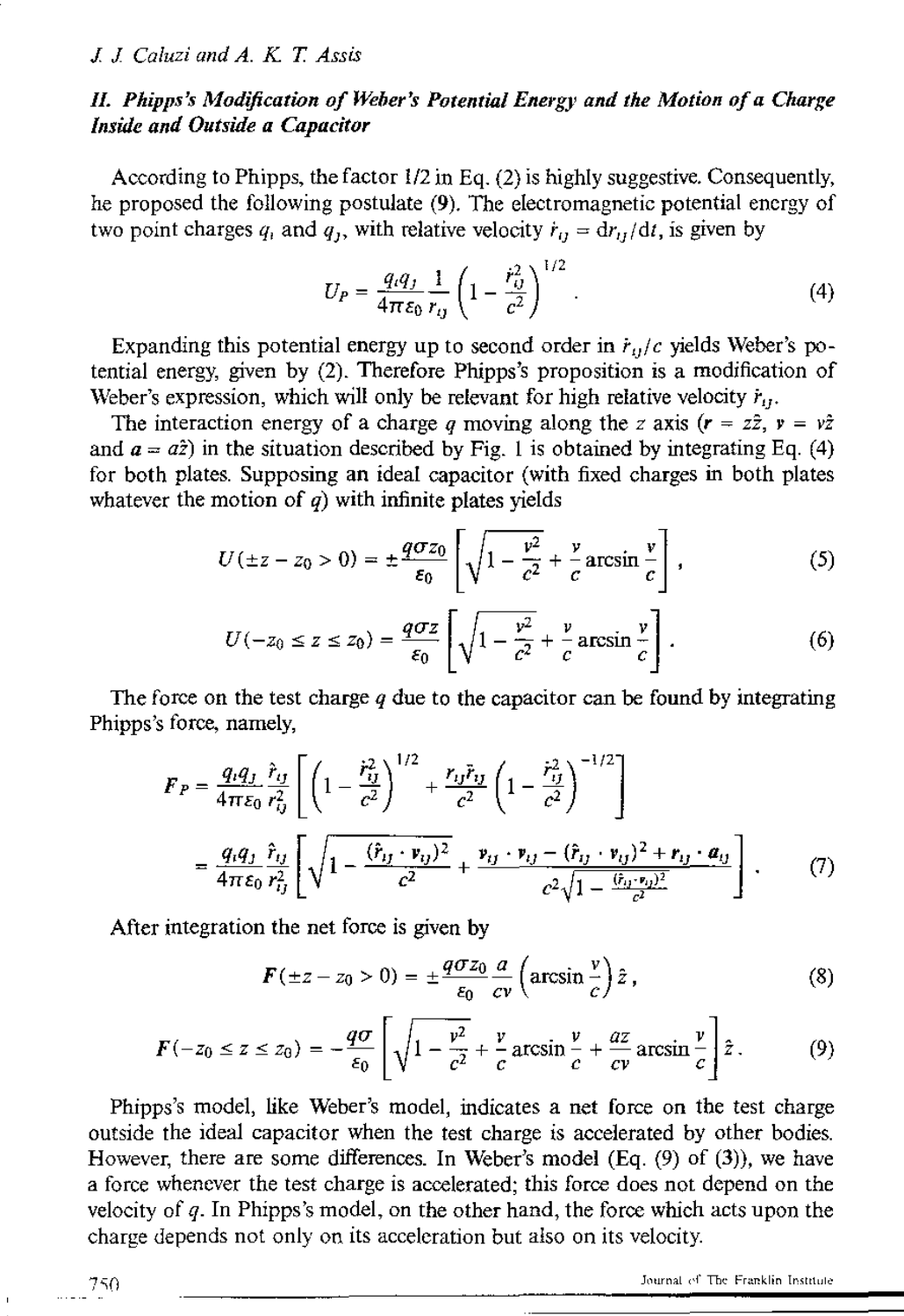Adding the classical kinetic energy to Eqs  $(5)$  and  $(6)$  yields the total energy E of the charge *q:* 

$$
E(z \le -z_0) = -\frac{q\Delta\varphi}{2} \left[ \sqrt{1 - \frac{v^2}{c^2}} + \frac{v}{c} \arcsin \frac{v}{c} \right] + \frac{mv^2}{2} + K \tag{10}
$$

$$
E(-z_0 \le z \le z_0) = \frac{q\Delta\varphi}{2} \left[ \sqrt{1 - \frac{v^2}{c^2}} + \frac{v}{c} \arcsin \frac{v}{c} \right] \frac{z}{z_0} + \frac{mv^2}{2} + K \tag{11}
$$

$$
E(z_0 \le z) = \frac{q \Delta \varphi}{2} \left[ \sqrt{1 - \frac{v^2}{c^2}} + \frac{v}{c} \arcsin \frac{v}{c} \right] + \frac{mv^2}{2} + K. \tag{12}
$$

In these expressions  $K$  is an arbitrary constant which can be given any value without affecting the results, and  $\Delta \varphi = 2\sigma z_0 / \varepsilon_0$  is the voltage between the two plates of the capacitor.

In this work we analyze the motion of a negative charge which is accelerated inside the capacitor beginning from rest at  $z = -z_0$ . Equating (10) and (11) yields

$$
\frac{q\Delta\varphi}{2mc^2} = -\frac{\frac{v^2}{c^2}}{2\left\{\left[\sqrt{1-\frac{v^2}{c^2}} + \frac{v}{c}\arcsin\frac{v}{c}\right]\frac{z}{z_0} + 1\right\}}.
$$
\n(13)

In Fig. 2 we plot the normalized velocity  $v/c$  of an electron ( $q = -e$ ) as a function of its position inside the capacitor. The electron begins from rest at  $z/z_0 = -1$ and increases its velocity as it moves towards the positive plate at  $z/z_0 = 1$ . These curves are obtained numerically from Eq. (13) for several values of the voltage  $\Delta \varphi$ between the plates of the capacitor.

For  $\Delta \varphi < 0.199 \, \text{MV}$  the electron will leave the capacitor with a velocity smaller than  $c$ . When we increase the voltage beyond this value the electron will attain, according to this model, the velocity  $c$  at an intermediary point inside the capacitor. For instance, for  $\Delta \varphi = 1$  MV the electron beginning from rest at  $z = -z_0$  attains the velocity c inside the capacitor at  $z = -0.3z_0$ . If  $\Delta \varphi$  tends to infinity the electron will reach the velocity c at  $z = -0.64z_0$ .

We do not analyze here the ranges in which  $v/c > 1$ , since there is no experimental evidence indicating that an electron can be accelerated beyond the light velocity. In Fig. 2 we see that for  $\Delta \varphi > 0.2$  MV the electron tends to overcome the light velocity inside the capacitor and this is clearly not borne out by experiments. For instance, in an important experiment due to Bertozzi, electrons were first accelerated inside a van der Graaf and later in the linear accelerator LINAC (12). The electrons attained energies of 0.5, 1.0, 1.5, 4.5 and 15 MeV. In all these cases the final velocities obtained directly through time-of-flight measurements never surpassed c. Clearly the findings of this experiment are not compatible with the predictions of Fig. 2 based on Phipps's potential energy coupled to Newtonian mechanics.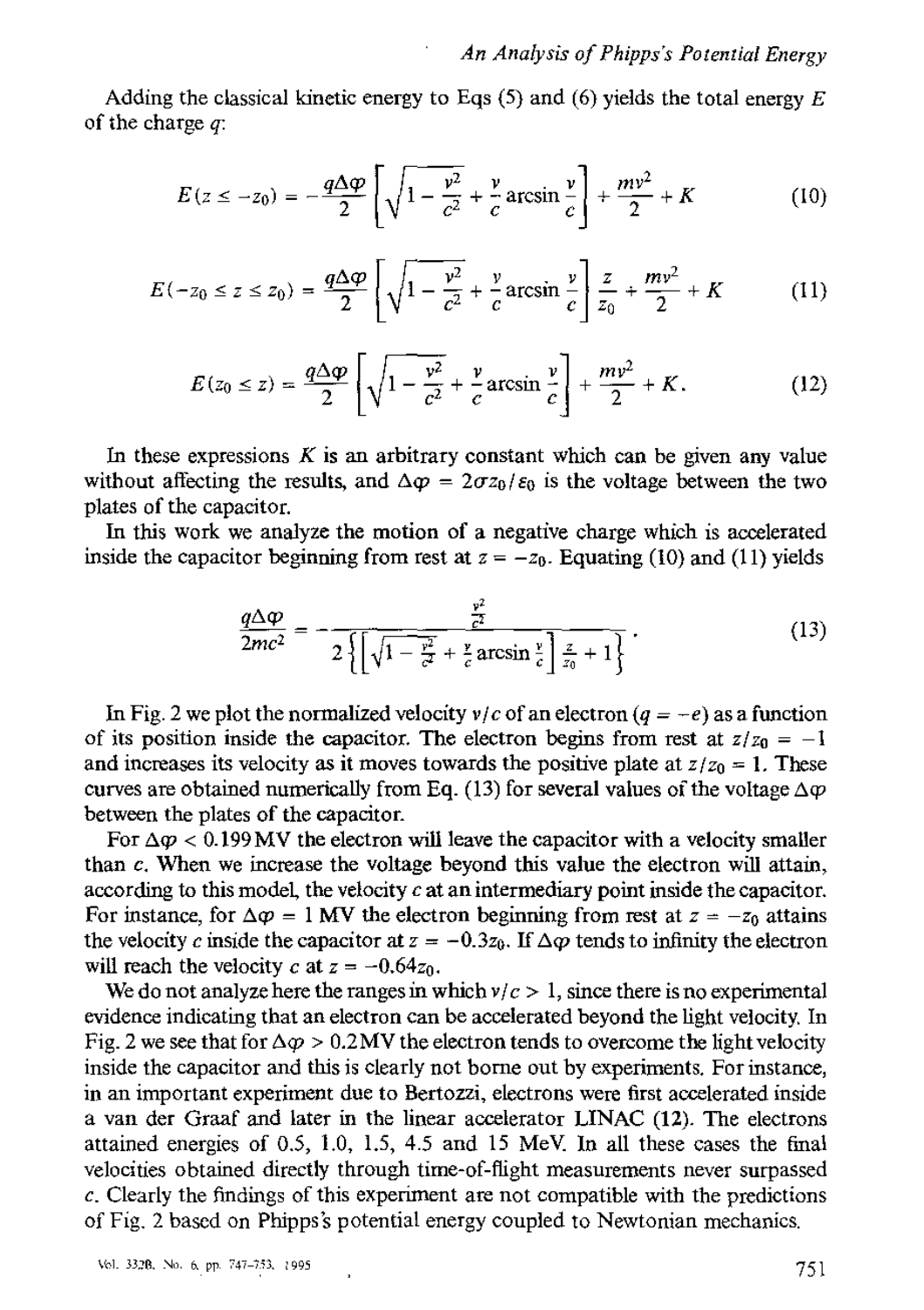J J *Caluzi and A. K T Assis* 



FlG. 2. Situations for Eq. (13) when the electrons moves orthogonally 10 the plates of the capacitor along the *z* axis, beginning from rest at  $z = -z_0$ .

#### *Ill. Discussion and Condusion*

In this work we discussed Newton's mechanics ( $F = ma$  or the kinetic energy given by  $mv^2/2$ ) together with Phipps's modification of Weber's electrodynamics. This model leads to results which are not compatible with the experimental data. Nevertheless, we should indicate here all other assumptions which were implicitly and simultaneously utilized: we considered fixed charges in the capacitor while the test charge is moving through it, we did not include energy losses due to induced currents in the plates of capacitor, and losses due to radiation.

Electromagnetic radiation is not present in Weber's original electrodynamics nor in Phipps's model, so that it is fair to neglect its effects here (we could not do this if we were dealing directly with Maxwell's electrodynamics). We can ignore the currents mduced in the plates of the capacitor, provided these plates are made of a nonconducting material. In this case (a capacitor made of charged dielectric